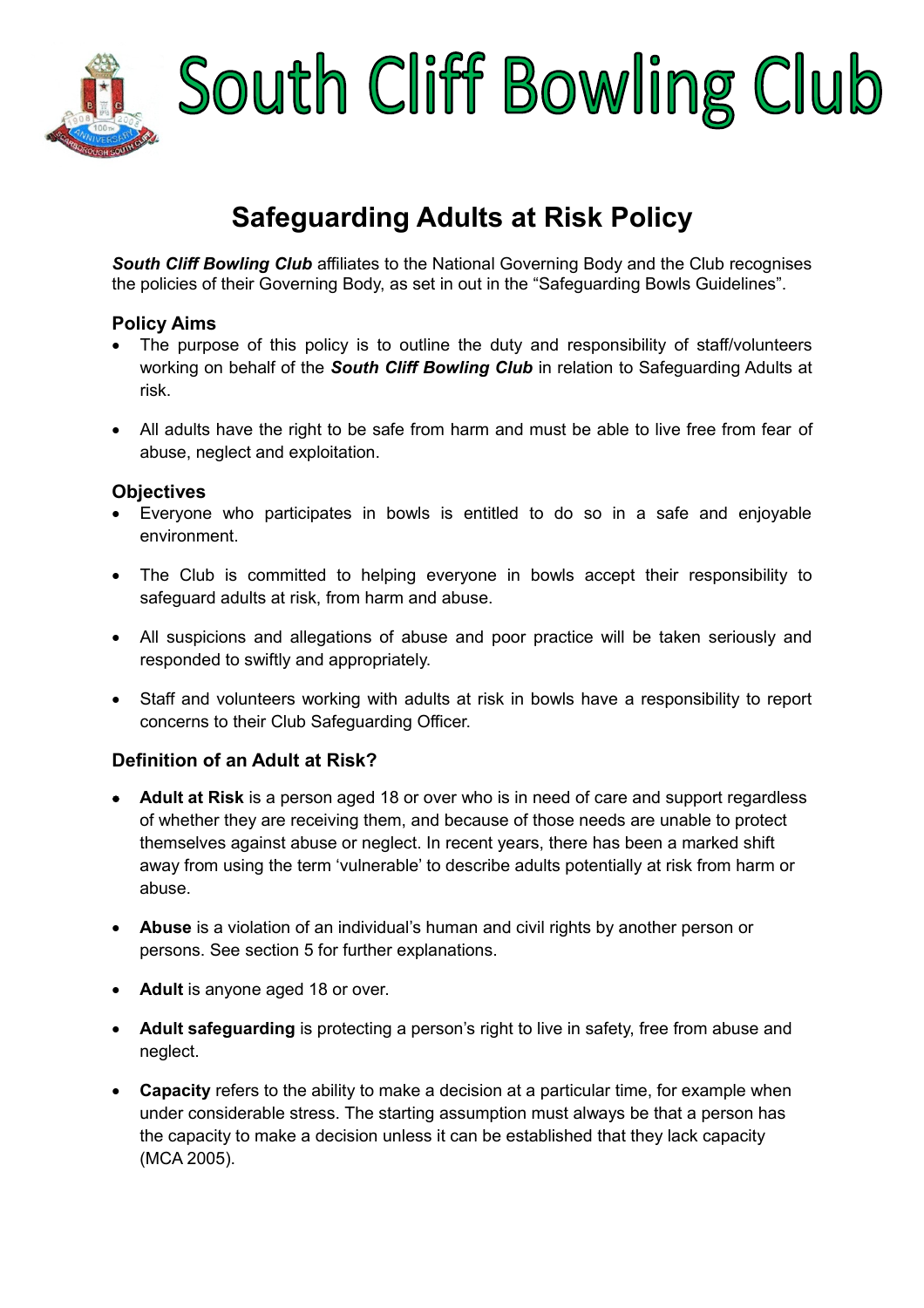#### **Types of Abuse taken from the Care Act 2014**

- **Self-neglect** this covers a wide range of behaviour: neglecting to care for one's personal hygiene, health or surroundings and includes behaviour such as hoarding. In Bowls this could be a player whose appearance becomes unkempt, does not wear suitable sports kit and deterioration in hygiene.
- **Modern Slavery** encompasses slavery, human trafficking, forced labour and domestic servitude. Traffickers and slave masters use whatever means they have at their disposal to coerce, deceive and force individuals into a life of abuse, servitude and inhumane treatment. In Bowls you may notice that a participant in a team has been missing from practice sessions and is not responding to reminders from team members or coaches.
- **Domestic Abuse**  including psychological, physical, sexual, financial and emotional abuse. It also includes so called 'honour' based violence. Sport may notice a power imbalance between a participant and a family member. For example, a participant with Downs syndrome may be looking quiet and withdrawn when their brother comes to collect them from sessions, in contrast to their personal assistant whom they greet with a smile.
- **Discriminatory**  discrimination is abuse which centres on a difference or perceived difference particularly with respect to race, gender or disability or any of the protected characteristics of the Equality Act. This could be the harassing of a club member because they are or are perceived to be transgender
- **Organisational Abuse** including neglect and poor care practice within an institution or specific care setting such as a hospital or care home, for example, or in relation to care provided in one's own home. This may range from one off incidents to on-going illtreatment. It can be through neglect or poor professional practice as a result of the structure, policies, processes and practices within an organisation. In Bowls, this could be training without a necessary break.
- **Physical Abuse**  includes hitting, slapping, pushing, kicking, misuse of medication, restraint or inappropriate sanctions. This could be a coach intentionally striking an athlete.
- **Sexual Abuse**  including rape, indecent exposure, sexual harassment, inappropriate looking or touching, sexual teasing or innuendo, sexual photography, subjection to pornography or witnessing sexual acts, indecent exposure and sexual assault or sexual acts to which the adult has not consented or was pressured into consenting. This could be a fellow athlete who sends unwanted sexually explicit text messages to an adult with learning disabilities they are training alongside.
- **Financial or Material Abuse**  including theft, fraud, internet scamming, coercion in relation to an adult's financial affairs or arrangements, including in connection with wills, property, inheritance or financial transactions, or the misuse or misappropriation of property, possessions or benefits. This could be someone taking equipment from an athlete with dementia.
- **Neglect**  including ignoring medical or physical care needs, failure to provide access to appropriate health social care or educational services, the withholding of the necessities of life, such as medication, adequate nutrition and heating. This could be a coach not ensuring athletes have access to water.
- **Emotional or Psychological Abuse**  this includes threats of harm or abandonment, deprivation of contact, humiliation, blaming, controlling, intimidation, coercion, harassment, verbal abuse, isolation or withdrawal from services or supportive networks.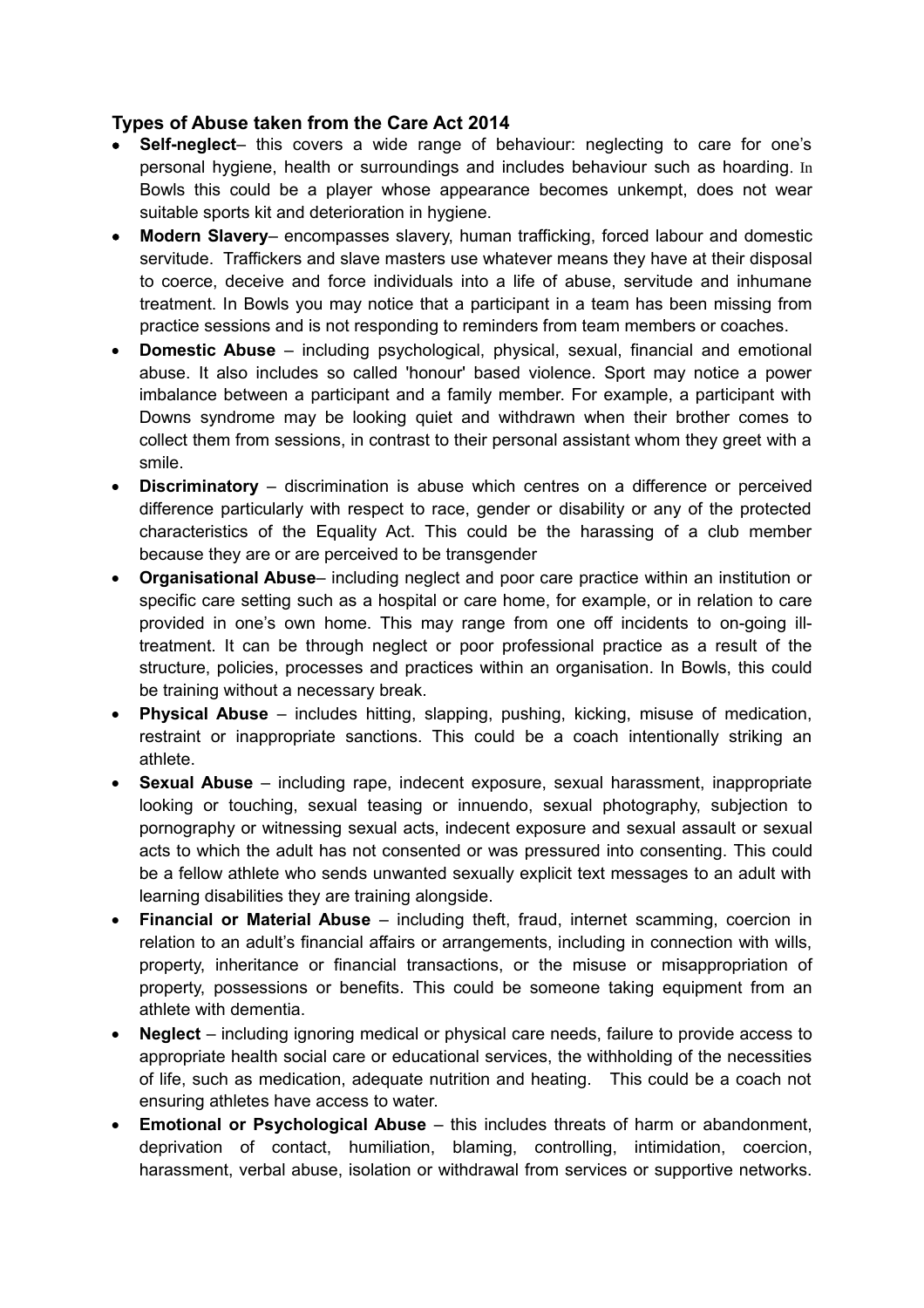This could be an athlete threatening another athlete with physical harm and persistently blaming them for poor performance.

Not included in the Care Act 2014 but also relevant:

- **Cyber Bullying** -cyber bullying occurs when someone repeatedly makes fun of another person online or repeatedly picks on another person through emails or text messages, or uses online forums with the intention of harming, damaging, humiliating or isolating another person. It can be used to carry out many different types of bullying (such as racist bullying, homophobic bullying, or bullying related to special educational needs and disabilities) but instead of the perpetrator carrying out the bullying face-to-face, they use technology as a means to do it.
- **Forced Marriage** -forced marriage is a term used to describe a marriage in which one or both of the parties are married without their consent or against their will. A forced marriage differs from an arranged marriage, in which both parties consent to the assistance of a third party in identifying a spouse. The Anti-social Behaviour, Crime and Policing Act 2014 make it a criminal offence to force someone to marry.
- **Mate Crime**  a 'mate crime' as defined by the Safety Net Project is 'when vulnerable people are befriended by members of the community who go on to exploit and take advantage of them. It may not be an illegal act but still has a negative effect on the individual.'
- **Radicalisation** the aim of radicalisation is to attract people to their reasoning, inspire new recruits and embed their extreme views and persuade vulnerable individuals of the legitimacy of their cause. This may be direct through a relationship, or through social media.

#### **Responsibilities and Communication**

- The **South Cliff Bowling Club** Safeguarding Policy will be available to all members, parents, staff, volunteers and participants. It is important that adults at risk are protected from abuse. All complaints, allegations or suspicions must be taken seriously with the Club Safeguarding Officer passing information to the appropriate NGB Safeguarding Officer and informing the appropriate club staff where relevant.
- The Club has responsibility for ensuring that the policy and procedures are implemented, including referring any appropriate disciplinary action to the national governing body as appropriate.

#### **The Role of Key Individual Agencies**

 **Adult Social Services -** The Department of Health's recent 'No secrets' guidance document requires that authorities develop a local framework within which all responsible agencies work together to ensure a coherent policy for the protection of vulnerable adults at risk of abuse.

All local authorities have a Safeguarding Adults Board, which oversees multi-agency work aimed at protecting and safeguarding vulnerable adults. It is normal practice for the board to comprise of people from partner organisations who have the ability to influence decision making and resource allocation within their organisation.

• The Police - The Police play a vital role in Safeguarding Adults with cases involving alleged criminal acts. It becomes the responsibility of the police to investigate allegations of crime by preserving and gathering evidence. Where a crime is identified, the police will